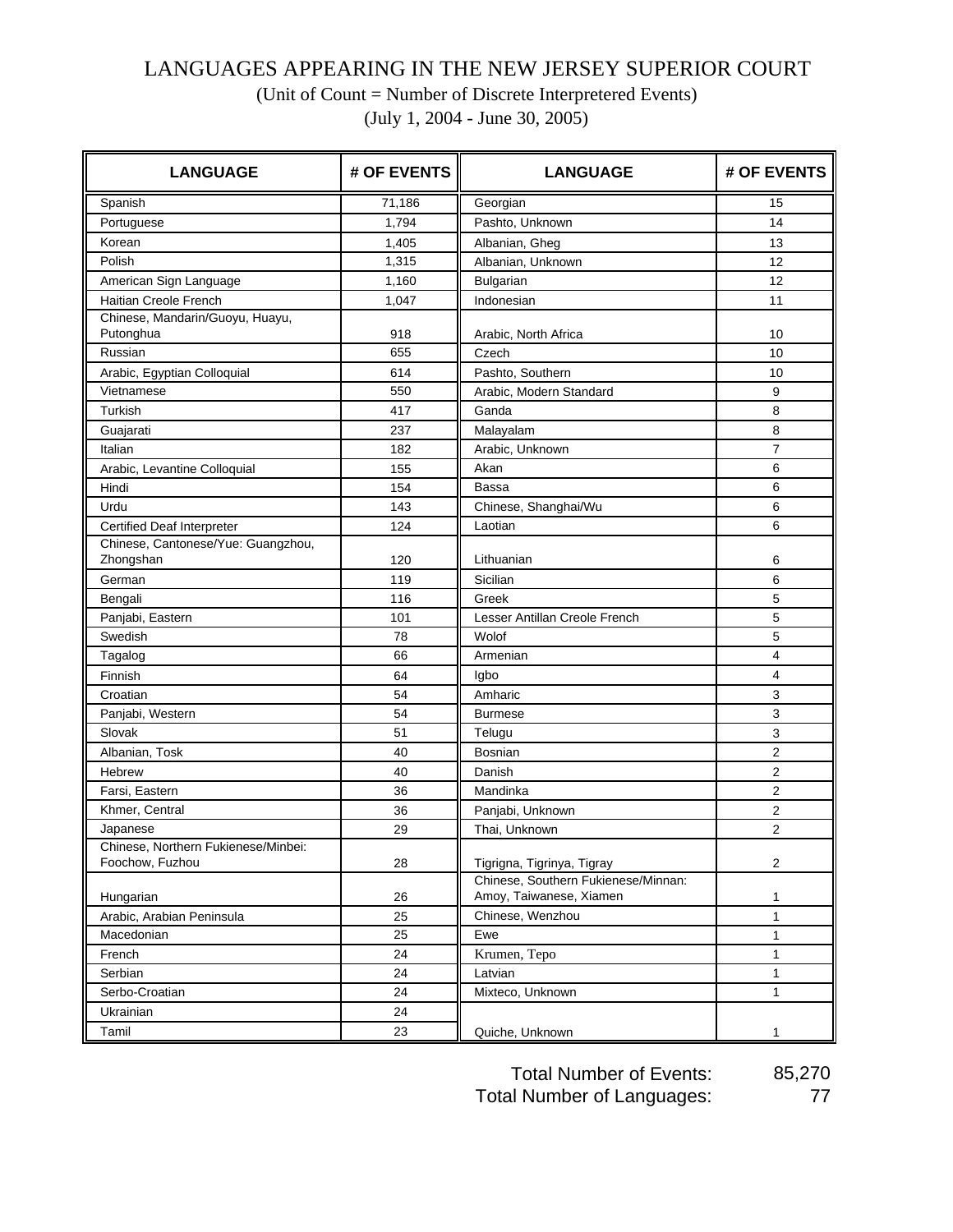## **COURT INTERPRETING STATISTICAL REPORTING SYSTEM**

## **NUMBER OF EVENTS INTERPRETED BY COUNTY AND PRIMARY CONTEXT (July 1, 2004 - June 30, 2005)**

| VICINAGE/ COUNTY          | <b>BEFORE A</b><br><b>JUDGE OR</b><br><b>GRAND JURY</b> | <b>BEFORE A HEARING</b><br>OFFICER OR IN CDR<br><b>PROCEEDING</b> | <b>ANY COURT</b><br><b>SUPPORT</b><br><b>SERVICE</b> |
|---------------------------|---------------------------------------------------------|-------------------------------------------------------------------|------------------------------------------------------|
| lı:<br>Atlantic           | 1,356                                                   | 54                                                                | 0                                                    |
| ll:<br>Cape May           | 264                                                     | $\overline{2}$                                                    | $\overline{0}$                                       |
| III:<br>Bergen            | 4,988                                                   | 474                                                               | 395                                                  |
| lii:<br><b>Burlington</b> | 550                                                     | 29                                                                | 73                                                   |
| IV:<br>Camden             | 6,521                                                   | 918                                                               | 293                                                  |
| IV:<br><b>Essex</b>       | 4,592                                                   | 823                                                               | 1,324                                                |
| VI:<br>Hudson             | 12,778                                                  | 2,202                                                             | 433                                                  |
| VII: Mercer               | 2,359                                                   | 345                                                               | 240                                                  |
| <b>VIII: Middlesex</b>    | 5,162                                                   | 872                                                               | 408                                                  |
| IX:<br>Monmouth           | 1,258                                                   | 363                                                               | 913                                                  |
| X:<br><b>Morris</b>       | 3,071                                                   | 373                                                               | 1,119                                                |
| X:<br><b>Sussex</b>       | 76                                                      | 4                                                                 | 0                                                    |
| XI:<br>Passaic            | 7,552                                                   | 2,888                                                             | 218                                                  |
| XII: Union                | 7,536                                                   | 1,068                                                             | 385                                                  |
| XIII: Somerset            | 1,604                                                   | 216                                                               | 73                                                   |
| XIII: Hunterdon           | 272                                                     | 20                                                                | 33                                                   |
| XIII: Warren              | 212                                                     | 16                                                                | 33                                                   |
| XIV: Ocean                | 3,144                                                   | 807                                                               | 631                                                  |
| XV: Gloucester            | 80                                                      | 10                                                                | 10                                                   |
| XV: Cumberland            | 1,481                                                   | 141                                                               | 260                                                  |
| XV: Salem                 | 158                                                     | 9                                                                 | 26                                                   |
| <b>TOTALS</b>             | 65,014                                                  | 11,634                                                            | 6,867                                                |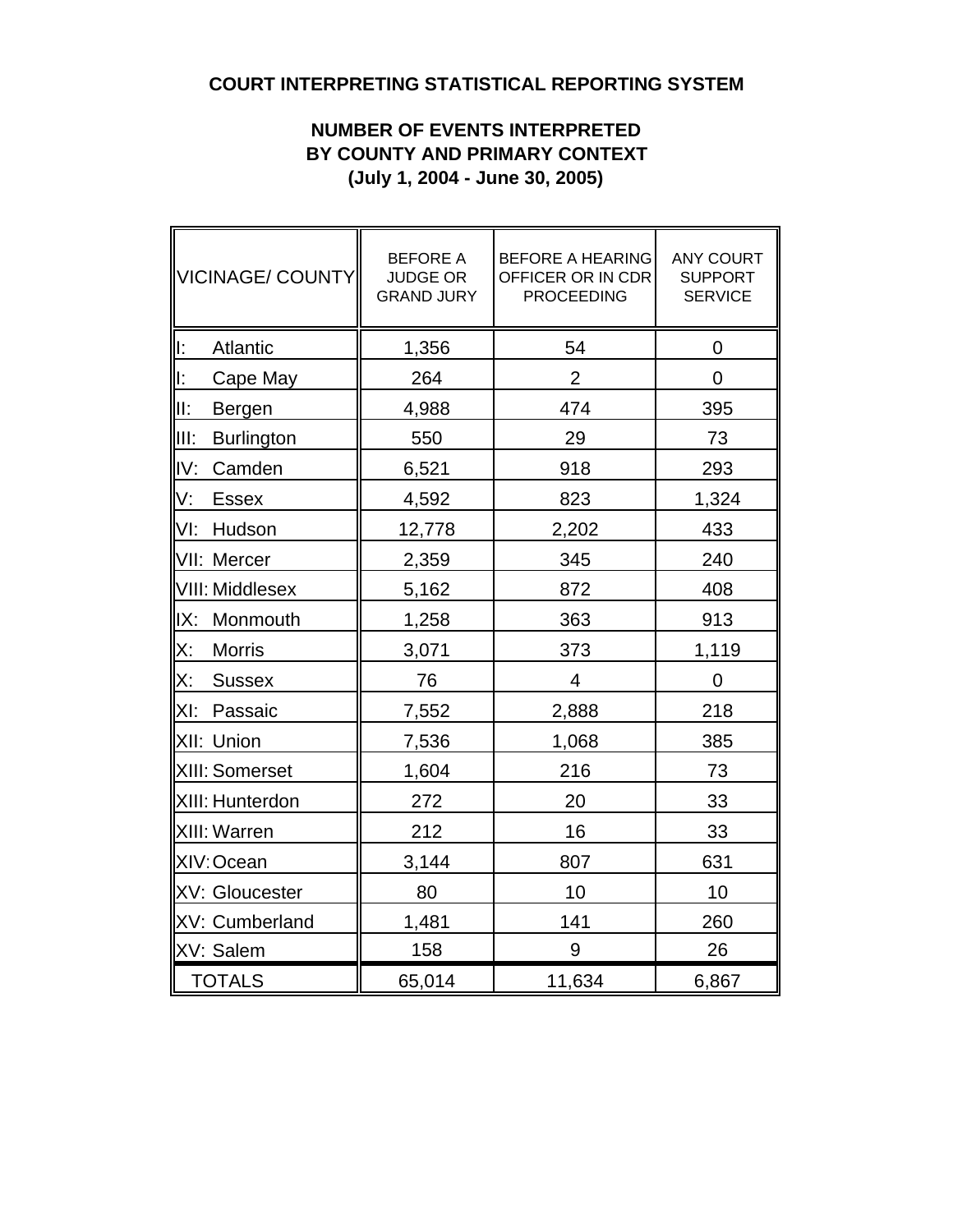| <b>COUNTY</b> | <b>ARA</b><br><b>EGY</b> | <b>CHI</b><br>CAN | <b>CHI</b><br><b>MAN</b> | GUJ      | <b>HAI</b><br><b>CRE</b> | <b>HIN</b> | <b>ITA</b>     | <b>KOR</b> | <b>POL</b>     | <b>POR</b> | <b>RUS</b>     | <b>SIG</b> | <b>SPA</b> | <b>TUR</b> | <b>VIE</b>     | OTH<br>LAN | <b>SUM</b> |
|---------------|--------------------------|-------------------|--------------------------|----------|--------------------------|------------|----------------|------------|----------------|------------|----------------|------------|------------|------------|----------------|------------|------------|
| Atlantic      | 2                        | 11                | 22                       | 6        | 16                       | 4          | $\overline{2}$ | 5          | $\overline{2}$ | 0          | 5              | 5          | ,202       | 12         | 76             | 40         | 1,410      |
| Cape May      | 1                        | 0                 | $\Omega$                 | $\Omega$ | 0                        | 0          | 0              | 5          | 0              | 0          |                | 4          | 251        |            | 3              | $\Omega$   | 266        |
| Bergen        | 57                       | 5                 | 148                      | 4        | 10                       | 10         | 39             | 995        | 323            | 74         | 89             | 167        | 3,464      | 113        | 13             | 348        | 5,859      |
| Burlington    | 13                       | 11                | 27                       | 0        | 2                        | 0          | 0              | 26         | 12             | 125        | 16             | 51         | 322        | 12         | 18             | 17         | 652        |
| Camden        | 5                        | 11                | 66                       | 38       | 9                        | 15         | 0              | 112        |                | 11         | 17             | 214        | 6,859      | 52         | 201            | 121        | 7,732      |
| Essex         | 11                       | 2                 | 26                       | 7        | 306                      | 7          | 13             | 26         | 19             | 567        | 46             | 65         | 5,545      | 0          | 13             | 86         | 6,739      |
| Hudson        | 298                      | 1                 | 93                       | 65       | 36                       | 27         | 17             | 46         | 191            | 145        | 19             | 77         | 14,119     | 8          | 102            | 169        | 15,413     |
| Mercer        | 17                       | 13                | 22                       | 2        | 41                       | 0          | 12             | 10         | 92             | 19         | 36             | 69         | 2,547      | 21         | 7              | 36         | 2,944      |
| Middlesex     | 31                       | 3                 | 117                      | 51       | 11                       | 39         | 17             | 39         | 93             | 136        | 129            | 32         | 5,478      | 7          | 13             | 246        | 6,442      |
| Monmouth      | 24                       | 0                 | 56                       | 22       | 125                      | 26         | 14             | 25         | 61             | 94         | 89             | 120        | ,775       | 26         | 16             | 61         | 2,534      |
| Morris        | 17                       | 27                | 57                       | 5        | 15                       | 3          | 2              | 44         | 21             | 14         | 15             | 16         | 4,210      | 50         | 3              | 64         | 4,563      |
| <b>Sussex</b> | 9                        | 0                 | 0                        | 0        | 0                        | 0          | 2              | 0          | 7              | 2          | 0              | 0          | 56         | 0          |                | 3          | 80         |
| Passaic       | 7                        | 1                 | 43                       | 3        | 2                        |            | 12             | 9          | 136            | 3          | 8              | 52         | 10.082     | 49         | $\overline{2}$ | 248        | 10,658     |
| Union         | 70                       | 31                | 63                       | 32       | 468                      | 13         | 9              | 32         | 217            | 528        | 47             | 91         | 7.089      | 36         | 19             | 244        | 8,989      |
| Somerset      | 4                        | 3                 | 18                       | 0        | 6                        | 5          | 4              | 5          | 29             | 30         | 20             | 13         | .713       | $\Omega$   | 6              | 37         | 1,893      |
| Hunterdon     | 10                       | 0                 | 3                        | 2        | 0                        | 0          | 4              | 1          | $\Omega$       | 0          | $\overline{2}$ | 21         | 270        |            | 2              | 9          | 325        |
| <b>Warren</b> | 0                        | 0                 | 3                        | 0        | 0                        | 0          | 0              | 0          | 5              | 1          | 3              | 11         | 230        | $\Omega$   | 5              | 3          | 261        |
| Ocean         | 38                       | 0                 | 150                      | 0        | 0                        | 4          | 35             | 12         | 104            | 45         | 105            | 92         | 3,924      | 14         | 43             | 16         | 4,582      |
| Gloucester    | 0                        | 1                 | 3                        | $\Omega$ | 0                        | 0          | 0              | 10         | 1              | 0          | 2              | 12         | 57         | 3          | 5              | 6          | 100        |
| Cumberland    | $\Omega$                 | 0                 | 0                        | 0        | 0                        | $\Omega$   | 0              | 3          |                | 0          | 5              | 47         | ,810       | 8          | 0              | 8          | 1,882      |
| Salem         | $\Omega$                 | 0                 | -1                       | $\Omega$ | $\Omega$                 | 0          | 0              | 0          | 0              | 0          |                | 1          | 183        | 4          | 2              | 1          | 193        |
| <b>Totals</b> | 614                      | 120               | 918                      | 237      | 1,047                    | 154        | 182            | 1.405      | 1.315          | 1,794      | 655            | 1.160      | 71.186     | 417        | 550            | 1,763      | 83,517     |

## **NUMBER OF EVENTS INTERPRETED BY COUNTY AND LANGUAGE (MAJOR LANGUAGES) (July 1, 2004- June 30, 2005)**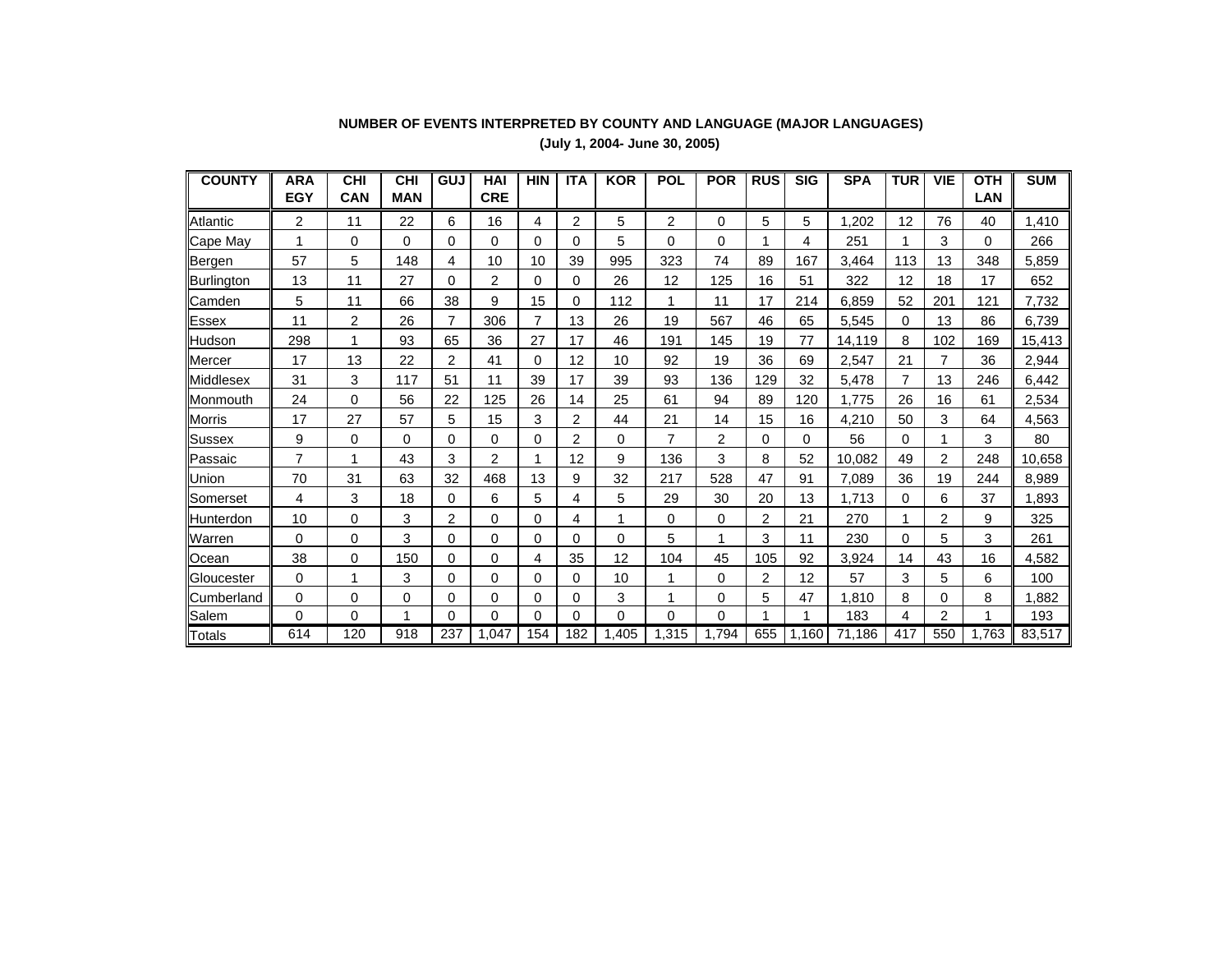| <b>COUNTY</b> | <b>AFR</b>     | <b>AKA</b>     | <b>ALB</b>     | <b>ALB</b>     | <b>ALB</b>     | <b>AMH</b>     | <b>ARA</b>     | <b>ARA</b>     | <b>ARA</b>     | <b>ARA</b> | <b>ARA</b> | <b>ARM</b>     | <b>BAS</b>  | <b>BSQ</b>  | <b>BEN</b>     | <b>BER</b>     | <b>BOS</b>     |
|---------------|----------------|----------------|----------------|----------------|----------------|----------------|----------------|----------------|----------------|------------|------------|----------------|-------------|-------------|----------------|----------------|----------------|
|               |                |                | <b>GHE</b>     | <b>TOS</b>     | <b>UNK</b>     |                | <b>LEV</b>     | <b>MOD</b>     | <b>NAF</b>     | <b>PEN</b> | <b>UNK</b> |                |             |             |                |                |                |
| Atlantic      | $\mathbf 0$    | $\Omega$       | $\Omega$       | $\overline{0}$ | $\overline{2}$ | $\Omega$       | $\overline{0}$ | $\mathbf 0$    | $\mathbf 0$    | 0          | 0          | $\Omega$       | $\Omega$    | $\Omega$    | $\overline{7}$ | $\Omega$       | $\Omega$       |
| Cape May      | $\overline{0}$ | 0              | $\overline{0}$ | $\overline{0}$ | $\overline{0}$ | 0              | $\overline{0}$ | $\mathbf 0$    | $\mathbf 0$    | 0          | 0          | 0              | $\Omega$    | 0           | $\overline{0}$ | $\overline{0}$ | $\overline{0}$ |
| Bergen        | $\overline{0}$ | $\overline{0}$ | 6              | 13             | 0              | $\overline{0}$ | 43             | $\mathbf 0$    | $\mathbf 0$    | 5          | 0          | $\overline{2}$ | $\Omega$    | $\Omega$    | $\overline{0}$ | $\overline{0}$ | $\overline{0}$ |
| Burlington    | 0              | 0              | 0              | $\overline{0}$ | 0              | 0              | $\overline{0}$ | 0              | $\overline{0}$ | 0          | 0          | 0              | $\mathbf 0$ | 0           |                | $\overline{0}$ | $\mathbf 0$    |
| Camden        | 0              | 0              | 0              | $\mathbf 0$    | 0              | $\overline{0}$ |                | 0              | $\mathbf 0$    | 0          | 0          | 0              | 6           | 0           | $\overline{2}$ | 0              | $\overline{0}$ |
| Essex         | $\overline{0}$ | $\overline{2}$ | $\mathbf{0}$   | $\overline{0}$ | $\overline{2}$ | 1              | $\overline{0}$ | 6              | $\mathbf 0$    | 0          | 0          | 0              | 0           | 0           | $\Omega$       | $\overline{0}$ | $\mathbf 0$    |
| Hudson        | 0              | $\overline{2}$ | 5              | $\mathbf 0$    | 0              | 0              | $\overline{0}$ | 0              | $\mathbf 0$    | 0          | 0          | $\overline{2}$ | 0           | 0           | 3              | 0              | $\mathbf 0$    |
| Mercer        | 0              | 0              | $\Omega$       | 0              | 0              | 0              | $\overline{0}$ | 0              | $\Omega$       | 0          | 0          | 0              | 0           | 0           | 0              | 0              | $\overline{2}$ |
| Middlesex     | 0              | 0              | 1              | $\overline{0}$ | 0              | $\overline{0}$ | 10             | $\overline{2}$ | $\overline{7}$ | 18         | 6          | 0              | $\Omega$    | $\Omega$    | 20             | $\overline{0}$ | $\mathbf 0$    |
| Monmouth      | 0              | 0              | $\overline{0}$ | $\overline{0}$ | $\overline{2}$ | $\overline{0}$ | $\overline{0}$ | 0              | $\overline{0}$ | 0          | 0          | 0              | 0           | $\Omega$    | 10             | $\overline{0}$ | $\overline{0}$ |
| Morris        | 0              | 0              | 0              | $\overline{0}$ | 4              | 0              | $\overline{0}$ | 0              | $\mathbf 0$    | 0          | 0          | 0              | $\mathbf 0$ | 0           | 1              | $\overline{0}$ | $\overline{0}$ |
| Sussex        | 0              | 0              | $\overline{0}$ | $\overline{0}$ | 0              | 0              | $\overline{0}$ | 0              | $\mathbf 0$    | 0          | 1          | 0              | $\mathbf 0$ | 0           | $\overline{0}$ | 0              | $\mathbf 0$    |
| Passaic       | 0              | 0              | 0              | 27             | 0              | 0              | 97             | 0              | $\overline{0}$ | 1          | 0          | 0              | 0           | $\mathbf 0$ | 42             | 0              | $\mathbf 0$    |
| Union         | 0              | 0              | 0              | $\overline{0}$ | $\overline{2}$ | $\overline{2}$ | $\overline{0}$ | 0              | 0              | 0          | 0          | 0              | 0           | $\mathbf 0$ | 28             | 0              | $\mathbf 0$    |
| Somerset      | $\mathbf 0$    | $\overline{2}$ | $\mathbf{0}$   | $\mathbf 0$    | 0              | 0              | $\overline{2}$ | 1              | $\overline{2}$ | 1          | 0          | 0              | 0           | 0           | $\Omega$       | $\overline{0}$ | $\mathbf 0$    |
| Hunterdon     | 0              | 0              | 1              | $\Omega$       | 0              | 0              | $\overline{2}$ | $\Omega$       | 1              | 0          | 0          | 0              | 0           | 0           | $\Omega$       | 0              | $\overline{0}$ |
| Warren        | 0              | 0              | 0              | 0              | 0              | 0              | $\Omega$       | $\Omega$       | $\Omega$       | 0          | 0          | 0              | 0           | 0           | 0              | 0              | $\mathbf 0$    |
| Ocean         | 0              | 0              | $\overline{0}$ | $\Omega$       | 0              | $\overline{0}$ | $\overline{0}$ | $\mathbf 0$    | $\mathbf 0$    | 0          | 0          | $\Omega$       | $\Omega$    | $\Omega$    | $\Omega$       | $\overline{0}$ | $\overline{0}$ |
| Gloucester    | 0              | 0              | 0              | 0              | 0              | $\overline{0}$ | $\overline{0}$ | $\mathbf 0$    | $\overline{0}$ | 0          | 0          | 0              | 0           | 0           | $\overline{2}$ | 0              | $\overline{0}$ |
| Cumberland    | 0              | 0              | 0              | $\overline{0}$ | 0              | 0              | $\overline{0}$ | 0              | 0              | 0          | 0          | 0              | 0           | $\Omega$    | $\overline{0}$ | 0              | $\overline{0}$ |
| Salem         | 0              | 0              | 0              | $\overline{0}$ | $\overline{0}$ | $\overline{0}$ | $\overline{0}$ | 0              | $\overline{0}$ | 0          | 0          | $\mathbf 0$    | 0           | $\mathbf 0$ | $\overline{0}$ | $\overline{0}$ | $\mathbf 0$    |
| <b>TOTALS</b> | 0              | 6              | 13             | 40             | 12             | 3              | 155            | 9              | 10             | 25         | 7          | 4              | 6           | 0           | 116            | 0              | $\overline{2}$ |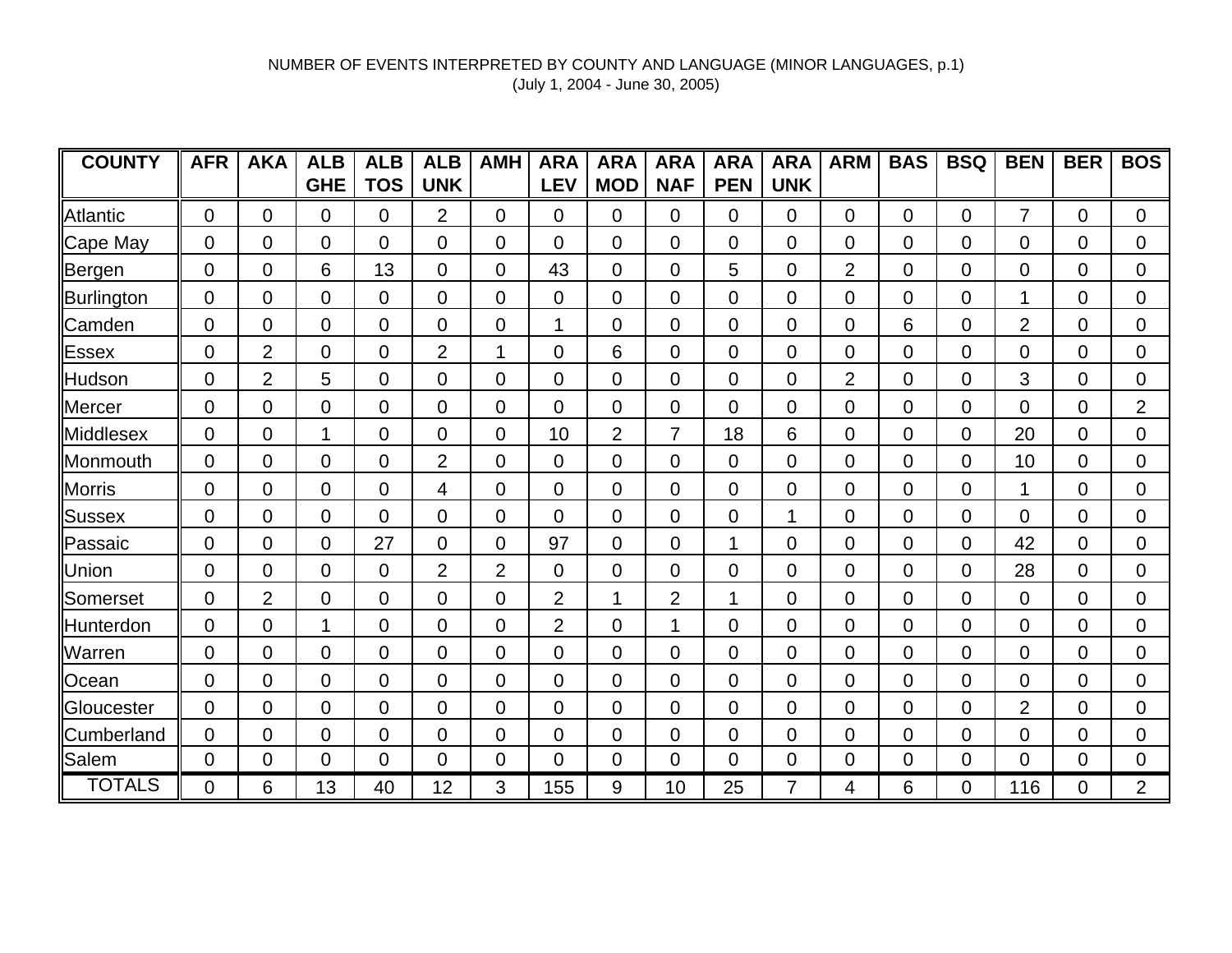| <b>COUNTY</b>   | <b>BUL</b>     | <b>BUR</b>     | <b>CDI</b>     | <b>CHI</b>     | <b>CHI</b>     | <b>CHI</b>     | <b>CH</b>      | <b>CHI</b>     | <b>CHI</b>     | <b>CHI</b>     | <b>CRE</b> | <b>CRO</b>     | <b>CZE</b>     | <b>DIN</b>     | <b>DUT</b>     | <b>EWE</b>     | <b>FAR</b>     |
|-----------------|----------------|----------------|----------------|----------------|----------------|----------------|----------------|----------------|----------------|----------------|------------|----------------|----------------|----------------|----------------|----------------|----------------|
|                 |                |                |                | <b>FOO</b>     | <b>HAK</b>     | <b>SFA</b>     | <b>ShW</b>     | <b>TAI</b>     | <b>WEN</b>     | <b>UNK</b>     | <b>FRE</b> |                |                | <b>UNK</b>     |                |                | <b>EAS</b>     |
| Atlantic        | 1              | $\overline{0}$ | $\overline{0}$ | 9              | $\Omega$       | 0              | $\Omega$       | $\Omega$       | 0              | $\Omega$       | $\Omega$   | $\Omega$       | $\Omega$       | $\Omega$       | $\Omega$       | $\Omega$       | $\overline{0}$ |
| Cape May        | $\overline{0}$ | 0              | $\Omega$       | $\Omega$       | $\overline{0}$ | $\overline{0}$ | $\overline{0}$ | $\overline{0}$ | $\Omega$       | $\Omega$       | 0          | 0              | 0              | $\Omega$       | $\Omega$       | $\Omega$       | 0              |
| ∥Be <u>rgen</u> | 10             | $\overline{2}$ | 51             | 5              | $\Omega$       | $\overline{0}$ | $\Omega$       | $\Omega$       | $\Omega$       | $\Omega$       | $\Omega$   | 29             | $\overline{2}$ | $\Omega$       | $\Omega$       | $\Omega$       | 0              |
| Burlington      | 0              | 0              | $\Omega$       | $\overline{0}$ | $\overline{0}$ | 0              | $\overline{0}$ | $\overline{0}$ | $\Omega$       | $\overline{0}$ | 0          | 0              | 0              | 0              | $\overline{0}$ | 0              | 0              |
| Camden          | $\overline{0}$ | $\overline{0}$ | 20             | $\overline{0}$ | $\overline{0}$ | 0              | $\overline{0}$ | $\overline{0}$ | $\overline{0}$ | $\overline{0}$ | 0          | 0              | $\Omega$       | 0              | $\overline{0}$ | 0              | 0              |
| <b>Essex</b>    | $\overline{0}$ | 0              | 0              | $\overline{0}$ | $\mathbf 0$    | 0              | $\overline{0}$ | $\overline{0}$ | $\overline{0}$ | $\overline{0}$ | 0          | 5              | 0              | 0              | $\overline{0}$ | 0              | 0              |
| Hudson          | $\mathbf 0$    | 0              | 21             | $\overline{2}$ | $\overline{0}$ | 1              | $\overline{0}$ | $\overline{0}$ | 1              | $\overline{0}$ | 0          | $\overline{2}$ | 0              | 0              | $\Omega$       | 0              | $\mathbf 0$    |
| Mercer          | $\overline{0}$ | $\overline{0}$ | 9              | 4              | $\overline{0}$ | $\Omega$       | $\overline{0}$ | $\overline{0}$ | $\Omega$       | $\overline{0}$ | 0          | 0              | 4              | $\overline{2}$ | $\Omega$       | 0              | 0              |
| Middlesex       | 1              |                | $\overline{0}$ | $\overline{0}$ | $\overline{0}$ | 0              | $\overline{0}$ | $\overline{0}$ | $\overline{0}$ | $\overline{0}$ | 0          | 0              | 4              | $\overline{0}$ | $\Omega$       | $\Omega$       | $\overline{0}$ |
| Monmouth        | $\overline{0}$ | $\Omega$       | 0              | $\Omega$       | $\Omega$       | $\overline{0}$ | $\Omega$       | $\Omega$       | $\Omega$       | $\Omega$       | $\Omega$   | 0              | $\Omega$       | $\Omega$       | $\Omega$       | $\Omega$       | $\overline{0}$ |
| Morris          | $\overline{0}$ | 0              | 0              | 8              | $\overline{0}$ | $\overline{0}$ | $\overline{0}$ | $\overline{0}$ | $\overline{0}$ | $\overline{0}$ | 0          | 0              | 0              | 0              | $\overline{0}$ | $\overline{0}$ | $\mathbf 0$    |
| Sussex          | $\overline{0}$ | 0              | $\overline{0}$ | $\overline{0}$ | $\overline{0}$ | $\overline{0}$ | $\overline{0}$ | $\overline{0}$ | $\overline{0}$ | $\overline{0}$ | 0          | 5              | 0              | $\Omega$       | $\Omega$       | 0              | $\mathbf 0$    |
| Passaic         | $\overline{0}$ | 0              | 10             | $\mathbf 0$    | $\mathbf 0$    | 0              | $\overline{0}$ | $\overline{0}$ | $\overline{0}$ | $\overline{0}$ | 0          | 12             | 0              | 0              | $\mathbf 0$    | $\overline{0}$ | 0              |
| Union           | $\overline{0}$ | 0              | 12             | $\overline{0}$ | $\overline{0}$ | $\overline{0}$ | 6              | $\overline{0}$ | $\Omega$       | $\overline{0}$ | 0          | 1              | 0              | 0              | $\overline{0}$ | 0              | 0              |
| Somerset        | $\mathbf 0$    | 0              | 0              | $\overline{0}$ | $\mathbf 0$    | 0              | $\overline{0}$ | $\overline{0}$ | $\overline{0}$ | 0              | 0          | 0              | 0              | 0              | $\overline{0}$ | 0              | 1              |
| Hunterdon       | $\mathbf 0$    | 0              | 0              | $\overline{0}$ | $\mathbf 0$    | 0              | $\overline{0}$ | 0              | 0              | 0              | 0          | 0              | 0              | 0              | $\Omega$       | 0              | $\mathbf 0$    |
| Warren          | $\overline{0}$ | 0              | 1              | $\mathbf 0$    | $\overline{0}$ | 0              | $\Omega$       | $\overline{0}$ | 0              | $\Omega$       | 0          | 0              | 0              | 0              | $\Omega$       | 0              | 0              |
| Ocean           | $\mathbf 0$    | 0              | $\Omega$       | $\overline{0}$ | $\overline{0}$ | $\Omega$       | $\overline{0}$ | $\Omega$       | $\mathbf 0$    | $\Omega$       | 5          | 0              | 0              | 0              | $\Omega$       | $\Omega$       | 0              |
| Gloucester      | $\Omega$       | 0              | $\overline{0}$ | $\overline{0}$ | $\overline{0}$ | $\overline{0}$ | $\overline{0}$ | $\overline{0}$ | $\Omega$       | $\overline{0}$ | 0          | 0              | $\Omega$       | 0              | $\overline{0}$ | 0              | 0              |
| Cumberland      | $\Omega$       | 0              | $\Omega$       | 0              | $\overline{0}$ | 0              | $\overline{0}$ | $\overline{0}$ | $\overline{0}$ | $\overline{0}$ | 0          | 0              | 0              | 0              | 0              | $\Omega$       | 0              |
| Salem           | 0              | 0              | $\overline{0}$ | $\Omega$       | $\overline{0}$ | $\overline{0}$ | $\overline{0}$ | $\overline{0}$ | $\Omega$       | $\overline{0}$ | 0          | $\Omega$       | $\Omega$       | $\overline{0}$ | $\Omega$       | $\overline{0}$ | $\mathbf 0$    |
| <b>TOTALS</b>   | 12             | 3              | 124            | 28             | $\overline{0}$ | 1              | 6              | $\overline{0}$ | 1              | $\overline{0}$ | 5          | 54             | 10             | 2              | 0              | 0              | 1              |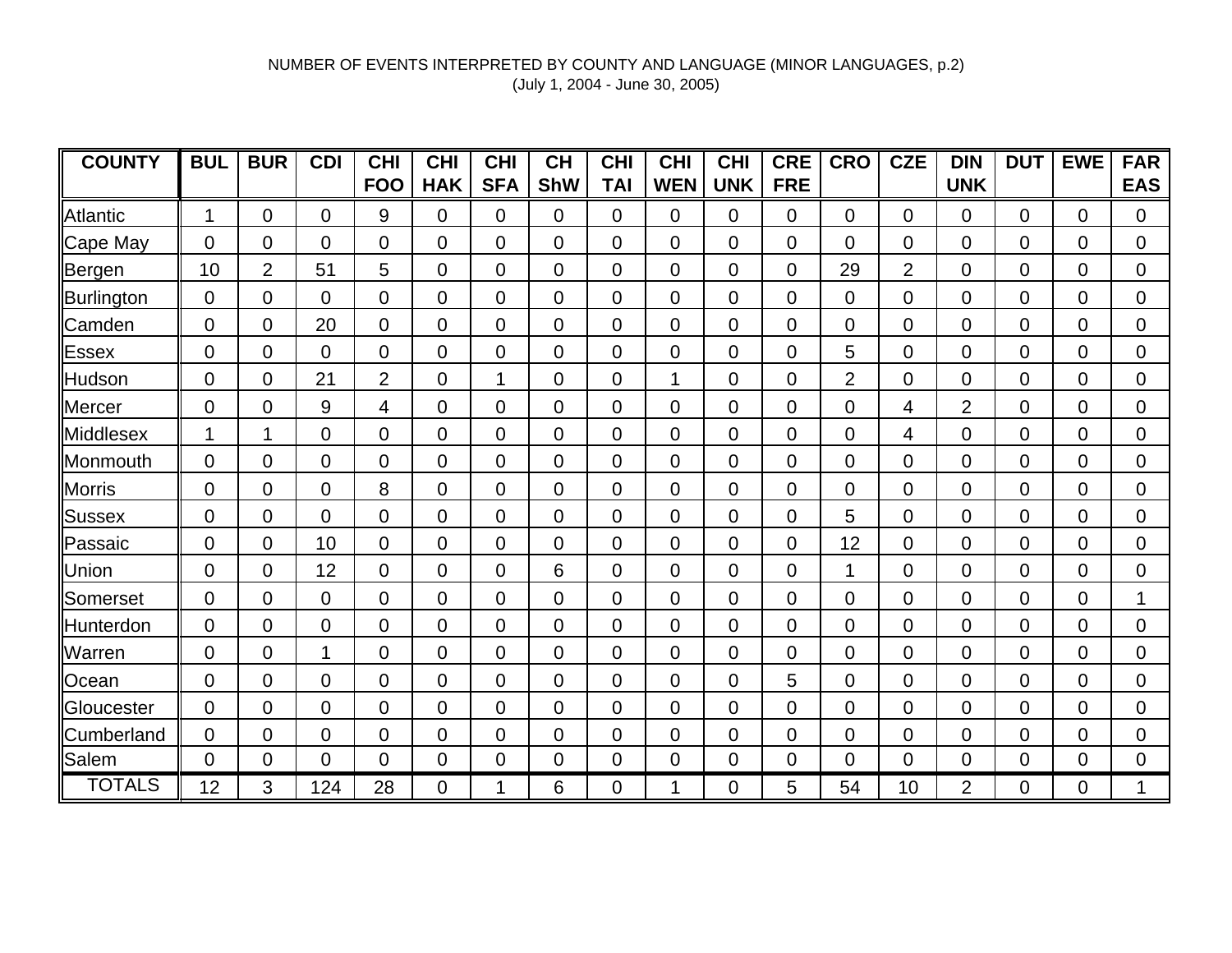| <b>COUNTY</b>   | <b>FAR</b>     | <b>FAR</b>     | <b>FIN</b>     | <b>FRE</b>     | <b>FUL</b>     | <b>GAN</b>     | <b>GEO</b>     | <b>GER</b>     | <b>GRE</b>     | <b>GRE</b>     | <b>HEB</b>     | <b>HUN</b>     | <b>IGB</b>     | <b>ILO</b>     | <b>IND</b>     | <b>JAP</b>     |
|-----------------|----------------|----------------|----------------|----------------|----------------|----------------|----------------|----------------|----------------|----------------|----------------|----------------|----------------|----------------|----------------|----------------|
|                 | <b>WES</b>     | <b>UNK</b>     |                |                | <b>ADA</b>     |                |                |                | <b>NOR</b>     |                |                |                |                |                |                |                |
| <b>Atlantic</b> | $\overline{0}$ | $\overline{0}$ | $\Omega$       | 0              | $\overline{0}$ | $\Omega$       | $\overline{0}$ | $\overline{2}$ | 3              | $\overline{0}$ | $\overline{0}$ | $\overline{0}$ | 0              | $\overline{0}$ | $\overline{0}$ | $\overline{0}$ |
| Cape May        | $\mathbf 0$    | $\mathbf 0$    | 0              | 0              | $\overline{0}$ | 0              | $\mathbf 0$    | 0              | $\mathbf 0$    | $\overline{0}$ | $\mathbf 0$    | $\overline{0}$ | 0              | $\mathbf 0$    | $\overline{0}$ | $\overline{0}$ |
| Bergen          | 17             | $\overline{0}$ | $\overline{0}$ | 14             | $\Omega$       | 0              | $\overline{7}$ | 6              | 17             | $\overline{0}$ | 16             | 1              | 0              | $\overline{0}$ | 0              | 14             |
| Burlington      | 3              | $\overline{0}$ | 0              | 0              | $\Omega$       | $\Omega$       | $\overline{0}$ | 0              | 0              | $\overline{0}$ | 0              | $\overline{0}$ | 0              | $\mathbf 0$    | 0              | $\overline{0}$ |
| Camden          | 0              | $\overline{0}$ | 0              | 0              | 24             | 0              | $\overline{0}$ | 1              | 0              | $\overline{0}$ | 3              | $\overline{0}$ | 0              | $\mathbf 0$    | 0              | 0              |
| <b>Essex</b>    | $\mathbf 0$    | $\overline{0}$ | 0              | 11             | $\Omega$       | 0              | $\overline{0}$ | $\mathbf{1}$   | 1              | $\overline{0}$ | 3              | 3              | 0              | $\mathbf 0$    | 0              | 0              |
| Hudson          | 5              | $\overline{0}$ | 0              | 11             | $\overline{0}$ | 0              | 0              | 0              | 5              | $\mathbf 0$    | $\mathbf 0$    | $\overline{0}$ | 0              | $\mathbf 0$    | 0              | $\overline{2}$ |
| <b>Mercer</b>   | 0              | $\overline{0}$ | 0              | $\overline{2}$ | $\Omega$       | 0              | $\overline{0}$ | 2              | 0              | $\overline{0}$ | $\overline{0}$ | $\overline{2}$ | 0              | $\mathbf 0$    | 0              | $\overline{0}$ |
| Middlesex       | 3              | $\overline{0}$ | 0              | 2              | $\Omega$       | $\Omega$       | $\Omega$       | 0              | 50             | $\overline{0}$ | $\overline{7}$ | $\overline{7}$ | 4              | $\Omega$       | 4              | $\overline{0}$ |
| Monmouth        | $\overline{0}$ | $\overline{0}$ | 0              | 10             | $\Omega$       | 0              | $\overline{0}$ | 0              | 10             | $\overline{0}$ | $\overline{0}$ | $\overline{0}$ | 0              | $\overline{0}$ | 0              | $\overline{0}$ |
| <b>Morris</b>   | 1              | 0              | 0              | 0              | $\Omega$       | $\mathbf 0$    | $\overline{0}$ | $\overline{2}$ | 10             | $\overline{0}$ | $\overline{0}$ | $\overline{0}$ | 0              | $\mathbf 0$    | 0              | $\mathbf 0$    |
| <b>Sussex</b>   | $\mathbf 0$    | $\overline{0}$ | $\overline{0}$ | 0              | $\overline{0}$ | $\overline{0}$ | $\overline{0}$ | 0              | $\overline{2}$ | $\overline{0}$ | $\mathbf 0$    | $\overline{0}$ | 0              | $\mathbf 0$    | 0              | $\mathbf 0$    |
| Passaic         | 1              | $\overline{0}$ | 0              | 8              | $\Omega$       | 0              | $\overline{0}$ | 0              | 1              | 5              | $\overline{0}$ | 1              | 0              | $\mathbf 0$    | 6              | 3              |
| Union           | $\overline{0}$ | $\overline{0}$ | 0              | 6              | 0              | 0              | 0              | 1              | 12             | $\overline{0}$ | 4              | 5              | $\overline{0}$ | $\mathbf 0$    | 0              | 6              |
| Somerset        | 6              | 0              | 0              | 0              | $\Omega$       | 0              | $\Omega$       | 0              | 0              | $\overline{0}$ | 3              | 6              | 0              | $\mathbf 0$    | 1              | $\overline{0}$ |
| Hunterdon       | 0              | $\overline{0}$ | 0              | $\overline{0}$ | 0              | $\Omega$       | $\Omega$       | 0              | $\overline{2}$ | $\overline{0}$ | $\mathbf 0$    | $\overline{0}$ | 0              | $\mathbf 0$    | 0              | $\overline{0}$ |
| Warren          | $\overline{0}$ | $\overline{0}$ | 0              | 0              | $\Omega$       | $\Omega$       | $\Omega$       | 0              | $\Omega$       | $\Omega$       | $\mathbf 0$    | 1              | 0              | $\Omega$       | 0              | 0              |
| Ocean           | $\overline{0}$ | $\overline{0}$ | $\overline{0}$ | 0              | $\overline{0}$ | 0              | 1              | 0              | 3              | $\overline{0}$ | 4              | $\overline{0}$ | 0              | $\mathbf 0$    | 0              | 3              |
| Gloucester      | $\mathbf 0$    | $\overline{0}$ | $\overline{0}$ | 0              | $\overline{0}$ | 0              | $\overline{0}$ | 0              | 1              | $\overline{0}$ | $\mathbf 0$    | $\overline{0}$ | 0              | $\mathbf 0$    | 0              | 1              |
| Cumberland      | $\overline{0}$ | 0              | 0              | $\overline{0}$ | 0              | 0              | 0              | 0              | $\overline{2}$ | $\mathbf 0$    | $\mathbf 0$    | $\overline{0}$ | 0              | $\mathbf 0$    | 0              | $\overline{0}$ |
| Salem           | $\mathbf 0$    | $\overline{0}$ | 0              | $\overline{0}$ | $\mathbf{0}$   | $\overline{0}$ | $\overline{0}$ | $\mathbf 0$    | $\overline{0}$ | $\overline{0}$ | $\mathbf 0$    | $\overline{0}$ | $\mathbf 0$    | $\mathbf 0$    | $\mathbf 0$    | $\mathbf 0$    |
| <b>TOTALS</b>   | 36             | 0              | $\Omega$       | 64             | 24             | 0              | 8              | 15             | 119            | 5              | 40             | 26             | 4              | 0              | 11             | 29             |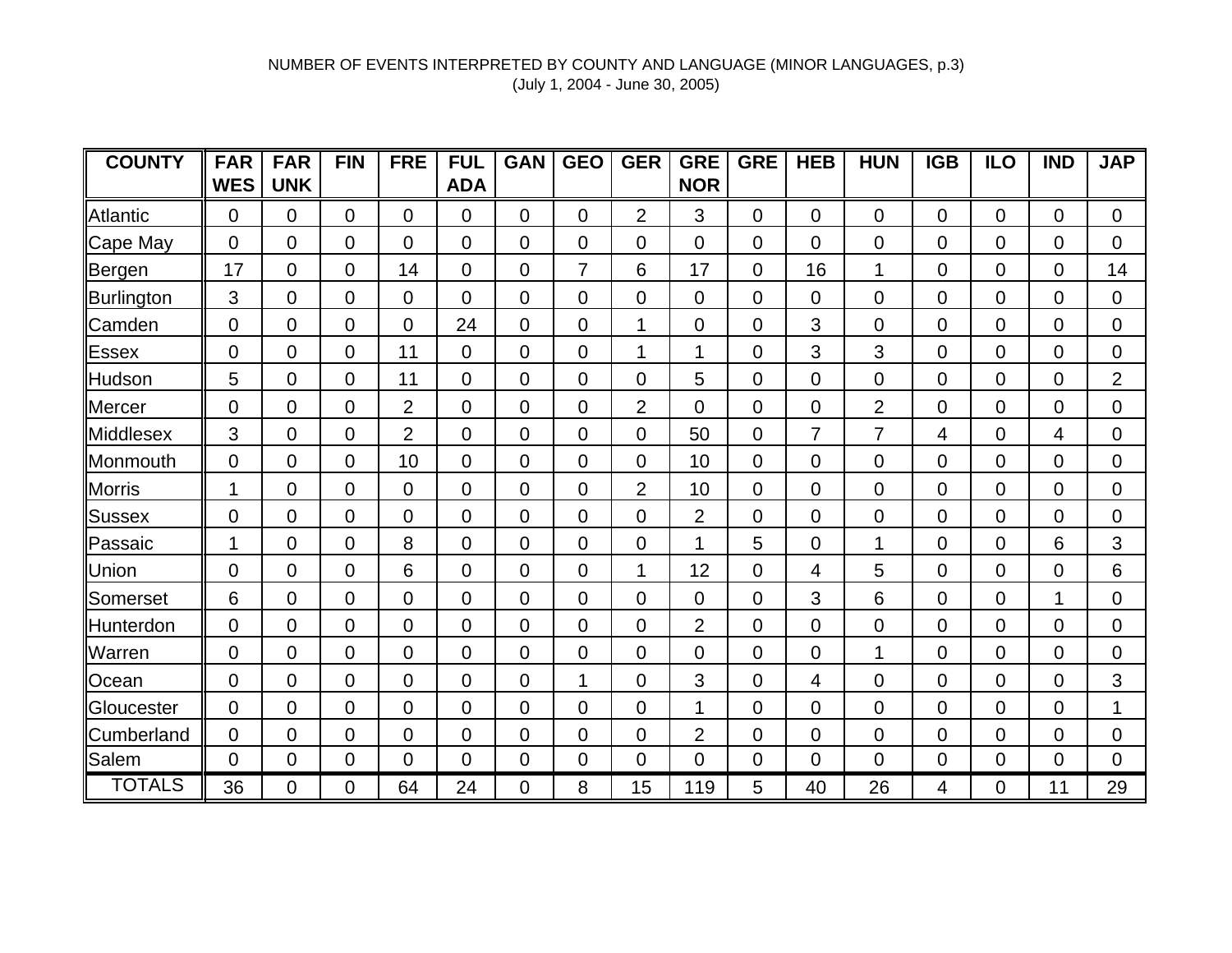| <b>COUNTY</b>     | <b>KAN</b>     | <b>KAR</b>     | <b>KHM</b> | <b>KRI</b>     | <b>KRU</b>     | <b>KUR</b>     | <b>LAO</b>     | <b>LAT</b>     | <b>LIT</b>     | <b>LOM</b>     | <b>LUY</b> | <b>MAC</b>     | <b>MAL</b>     | <b>MAM</b>     | <b>MAN</b>     | <b>MAY</b>  | <b>MIX</b>     |
|-------------------|----------------|----------------|------------|----------------|----------------|----------------|----------------|----------------|----------------|----------------|------------|----------------|----------------|----------------|----------------|-------------|----------------|
|                   |                | <b>BAL</b>     |            |                | <b>TEP</b>     |                |                |                |                |                |            |                |                | <b>UNK</b>     |                | <b>YUC</b>  | <b>UNK</b>     |
| Atlantic          | $\overline{0}$ | 0              | $\Omega$   | $\Omega$       | $\Omega$       | $\Omega$       | 4              | $\Omega$       | $\Omega$       | $\Omega$       | 0          | $\overline{0}$ | $\Omega$       | $\Omega$       | $\Omega$       | 0           | $\overline{0}$ |
| Cape May          | 0              | 0              | 0          | $\overline{0}$ | $\overline{0}$ | $\overline{0}$ | $\overline{0}$ | $\mathbf 0$    | $\Omega$       | 0              | 0          | 0              | 0              | $\overline{0}$ | $\mathbf 0$    | 0           | $\overline{0}$ |
| Bergen            | 0              | $\overline{0}$ | 0          | $\overline{0}$ | $\overline{0}$ | $\overline{0}$ | $\overline{0}$ | $\mathbf 0$    | $\overline{0}$ | 0              | 0          | 17             | 5              | $\Omega$       | $\mathbf 0$    | 0           | $\overline{0}$ |
| Burlington        | 0              | 0              | 0          | $\mathbf 0$    | $\mathbf 0$    | $\overline{0}$ | $\overline{0}$ | 0              | $\overline{0}$ | 0              | 0          | 0              | 0              | $\overline{0}$ | $\overline{0}$ | 0           | $\overline{0}$ |
| Camden            | 0              | $\overline{0}$ | 34         | $\overline{0}$ | 1              | $\overline{0}$ | $\overline{0}$ | $\mathbf 0$    | $\overline{0}$ | 0              | 0          | 0              | 0              | $\overline{0}$ | 0              | 0           | $\overline{0}$ |
| <b>Essex</b>      | 0              | 0              | 0          | $\overline{0}$ | $\overline{0}$ | $\overline{0}$ | $\overline{0}$ | 0              | $\Omega$       | 0              | 0          | 0              | 1              | $\overline{0}$ |                | 0           | $\overline{0}$ |
| Hudson            | 0              | 0              | 0          | $\overline{0}$ | $\mathbf 0$    | $\overline{0}$ |                | 0              | $\overline{0}$ | 0              | 0          | 0              | 0              | 0              | 1              | 0           | $\overline{0}$ |
| Mercer            | $\overline{0}$ | $\overline{0}$ | 0          | $\Omega$       | $\overline{0}$ | $\overline{0}$ | $\Omega$       | $\mathbf 0$    | $\Omega$       | 0              | 0          | $\Omega$       | 0              | $\Omega$       | $\Omega$       | 0           | $\overline{0}$ |
| Middlesex         | 0              | 0              | 0          | $\overline{0}$ | $\overline{0}$ | $\overline{0}$ | $\overline{0}$ | $\mathbf 0$    | $\Omega$       | 0              | 0          | $\overline{0}$ | 0              | $\overline{0}$ | $\mathbf 0$    | 0           | $\overline{0}$ |
| Monmouth          | 0              | $\overline{0}$ | 0          | $\overline{0}$ | $\overline{0}$ | $\overline{0}$ | $\overline{0}$ | $\overline{0}$ | $\overline{0}$ | 0              | 0          | $\overline{0}$ | 0              | $\Omega$       | $\mathbf 0$    | 0           | $\overline{0}$ |
| Morris            | 0              | 0              | 0          | $\overline{0}$ | $\overline{0}$ | $\overline{0}$ | $\mathbf 0$    | 0              | $\overline{0}$ | 0              | 0          | 1              | 0              | $\overline{0}$ | $\mathbf 0$    | 0           | $\overline{0}$ |
| Sussex            | 0              | 0              | 0          | $\overline{0}$ | $\overline{0}$ | $\overline{0}$ | $\overline{0}$ | $\overline{0}$ | $\overline{0}$ | 0              | 0          | 0              | 0              | $\overline{0}$ | $\mathbf 0$    | 0           | $\overline{0}$ |
| Passaic           | 0              | 0              | 0          | $\overline{0}$ | $\mathbf 0$    | 0              | $\mathbf 0$    | $\mathbf 0$    | $\overline{0}$ | 0              | 0          | 7              | $\overline{2}$ | $\overline{0}$ | $\overline{0}$ | 0           | $\mathbf 0$    |
| Union             | 0              | 0              | 0          | $\mathbf 0$    | $\mathbf 0$    | 0              | $\mathbf 0$    | 0              | 6              | 0              | 0          | 0              | 0              | 0              | 0              | 0           | 1              |
| Somerset          | 0              | 0              | 0          | $\overline{0}$ | $\overline{0}$ | $\overline{0}$ |                | 1              | $\overline{0}$ | 0              | 0          | 0              | 0              | $\overline{0}$ | $\Omega$       | 0           | $\overline{0}$ |
| Hunterdon         | 0              | 0              | 0          | $\overline{0}$ | $\overline{0}$ | $\overline{0}$ | $\overline{0}$ | $\mathbf 0$    | $\mathbf 0$    | 0              | 0          | 0              | 0              | $\overline{0}$ | $\Omega$       | 0           | $\overline{0}$ |
| Warren            | 0              | $\overline{0}$ | 0          | $\Omega$       | $\Omega$       | $\overline{0}$ | $\overline{0}$ | $\mathbf 0$    | $\mathbf 0$    | $\Omega$       | 0          | $\Omega$       | 0              | $\Omega$       | $\Omega$       | 0           | $\overline{0}$ |
| Ocean             | $\overline{0}$ | $\overline{0}$ | 0          | $\overline{0}$ | $\overline{0}$ | $\overline{0}$ | $\overline{0}$ | $\mathbf 0$    | $\mathbf 0$    | 0              | 0          | $\overline{0}$ | 0              | $\Omega$       | $\mathbf 0$    | 0           | $\overline{0}$ |
| <b>Gloucester</b> | 0              | $\overline{0}$ | 1          | $\overline{0}$ | $\overline{0}$ | $\overline{0}$ | $\overline{0}$ | $\Omega$       | $\Omega$       | $\overline{0}$ | 0          | $\overline{0}$ | $\Omega$       | $\Omega$       | $\Omega$       | 0           | $\overline{0}$ |
| <b>Cumberland</b> | 0              | 0              | 0          | $\overline{0}$ | $\overline{0}$ | $\overline{0}$ | $\overline{0}$ | $\mathbf 0$    | $\mathbf 0$    | 0              | 0          | $\Omega$       | $\Omega$       | $\Omega$       | $\overline{0}$ | 0           | $\overline{0}$ |
| Salem             | 0              | 0              | 1          | $\overline{0}$ | $\overline{0}$ | $\overline{0}$ | $\overline{0}$ | $\mathbf 0$    | $\overline{0}$ | 0              | 0          | $\overline{0}$ | 0              | $\overline{0}$ | $\mathbf 0$    | $\mathbf 0$ | $\overline{0}$ |
| <b>TOTALS</b>     | 0              | 0              | 36         | $\overline{0}$ |                | 0              | 6              | 1              | 6              | 0              | 0          | 25             | 8              | 0              | $\overline{2}$ | 0           | 1              |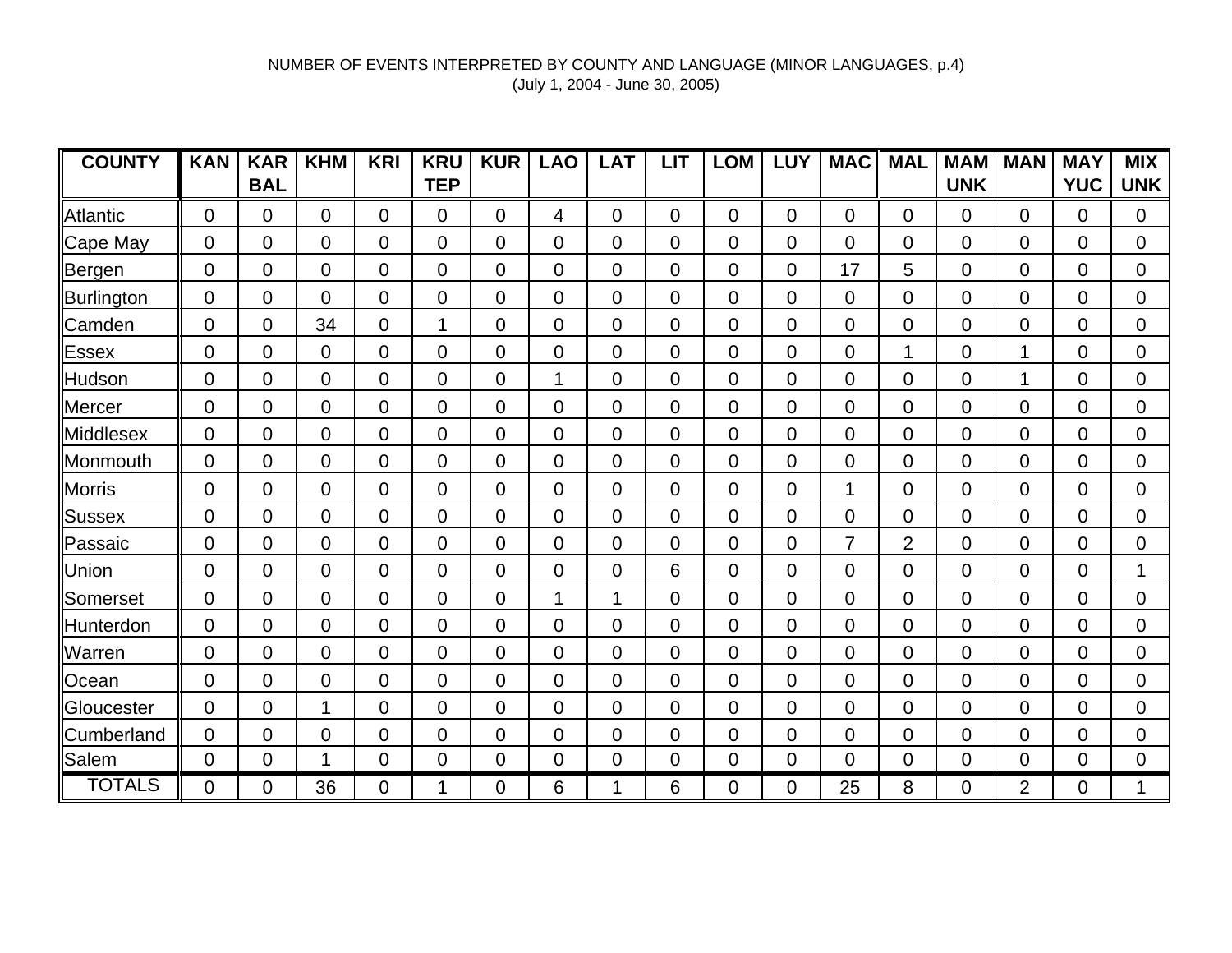| <b>COUNTY</b>    | <b>NAP</b>     | <b>PAM</b> | <b>PAN</b>     | <b>PAN</b>     | <b>PAN</b>     | <b>PAS</b>     | <b>PAS</b>     | <b>PAS</b>     | <b>PID</b>     | <b>QUE</b>     | QUI            | <b>ROM</b>     | <b>SER</b>     | <b>SER</b>     | <b>SIC</b>     | <b>SLO</b>     | <b>SOM</b>     |
|------------------|----------------|------------|----------------|----------------|----------------|----------------|----------------|----------------|----------------|----------------|----------------|----------------|----------------|----------------|----------------|----------------|----------------|
|                  |                |            | <b>EAS</b>     | <b>WES</b>     | <b>UNK</b>     | SOU            | <b>UNK</b>     | <b>WES</b>     | <b>CAM</b>     | <b>UNK</b>     | <b>WCE</b>     |                |                | <b>CRO</b>     |                |                |                |
| Atlantic         | $\overline{0}$ | $\Omega$   | 4              | $\Omega$       | 0              | $\Omega$       | 0              | $\overline{0}$ | $\Omega$       | $\Omega$       | 0              | $\Omega$       | $\Omega$       | $\mathbf{0}$   | $\Omega$       | $\overline{0}$ | $\Omega$       |
| Cape May         | $\mathbf 0$    | 0          | $\overline{0}$ | $\Omega$       | 0              | $\Omega$       | $\overline{0}$ | $\overline{0}$ | $\mathbf 0$    | $\overline{0}$ | $\Omega$       | $\Omega$       | 0              | $\Omega$       | $\Omega$       | 0              | $\overline{0}$ |
| Bergen           | $\overline{0}$ | 0          | 8              | $\overline{0}$ | 0              | 1              | $\overline{0}$ | 1              | $\Omega$       | $\Omega$       | $\Omega$       | 10             | $\Omega$       | $\overline{2}$ | $\overline{0}$ | 4              | $\overline{0}$ |
| Burlington       | 0              | 0          | $\overline{2}$ | 1              | 1              | $\overline{0}$ | $\overline{0}$ | 2              | $\overline{0}$ | $\overline{0}$ | 0              | $\mathbf 0$    | $\overline{0}$ | $\Omega$       | 0              | 0              | $\overline{0}$ |
| Camden           | 0              | 0          | 4              | $\overline{0}$ | 0              | $\overline{0}$ | $\overline{0}$ | $\overline{0}$ | $\overline{0}$ | 0              | 0              | 10             | 0              | $\overline{0}$ | 0              | 0              | $\overline{0}$ |
| <b>Essex</b>     | $\overline{0}$ | 0          | 13             |                | 0              | 1              | 13             | $\overline{0}$ | $\overline{0}$ | 0              | 0              |                | 6              | $\Omega$       | 0              | 0              | $\overline{0}$ |
| Hudson           | $\overline{0}$ | 0          | 0              |                | 1              | $\overline{0}$ | 1              | $\overline{0}$ | $\Omega$       | $\overline{0}$ | $\overline{0}$ | $\mathbf 0$    | $\overline{0}$ | $\overline{0}$ | 0              | 0              | $\overline{0}$ |
| Mercer           | 0              | 0          | 3              | $\overline{0}$ | 0              | $\overline{0}$ | $\overline{0}$ | $\Omega$       | $\Omega$       | 0              | 0              | $\overline{2}$ | $\Omega$       | $\Omega$       | 0              | $\overline{2}$ | $\overline{0}$ |
| <b>Middlesex</b> | $\overline{0}$ | 0          | 36             | $\overline{2}$ | 0              | $\overline{0}$ | $\overline{0}$ | $\overline{0}$ | $\Omega$       | 0              | $\overline{0}$ | $\overline{0}$ | $\overline{0}$ | $\Omega$       | $\overline{0}$ | 18             | $\overline{0}$ |
| Monmouth         | 0              | 0          | 4              | $\Omega$       | 0              | $\overline{0}$ | $\overline{0}$ | 5              | $\Omega$       | 0              | $\Omega$       | $\Omega$       | $\Omega$       | $\Omega$       | $\overline{0}$ | $\Omega$       | $\overline{0}$ |
| <b>Morris</b>    | $\overline{0}$ | 0          | 1              | $\overline{2}$ | 0              | $\overline{0}$ | $\overline{0}$ | $\overline{0}$ | $\overline{0}$ | $\overline{0}$ | 0              | $\overline{0}$ | $\overline{2}$ | $\overline{0}$ | $\overline{0}$ | 0              | $\overline{0}$ |
| Sussex           | 0              | 0          | $\overline{0}$ | $\overline{0}$ | 0              | $\overline{0}$ | $\overline{0}$ | $\overline{0}$ | $\overline{0}$ | $\overline{0}$ | 0              | 0              | 0              | $\overline{0}$ | 0              | 0              | $\overline{0}$ |
| Passaic          | 0              | 0          | $\overline{0}$ | $\overline{0}$ | 0              | 0              | $\mathbf 0$    | $\mathbf 0$    | $\overline{0}$ | 0              | 0              |                | 11             | $\overline{0}$ | 0              | $\overline{2}$ | $\overline{0}$ |
| Union            | $\overline{0}$ | 0          | 23             | 46             | 0              | $\overline{0}$ | $\overline{0}$ | $\overline{0}$ | $\mathbf 0$    | 1              | $\overline{0}$ | $\mathbf 0$    | 5              | $\Omega$       | 0              | 24             | $\overline{0}$ |
| Somerset         | $\mathbf 0$    | 0          | $\overline{0}$ | 0              | 0              | $\overline{0}$ | $\mathbf 0$    | $\mathbf 0$    | $\mathbf 0$    | 0              | $\overline{0}$ | $\mathbf 0$    | 0              | 1              | 0              | 1              | $\overline{0}$ |
| Hunterdon        | $\mathbf 0$    | 0          | 0              | 1              | 0              | $\overline{0}$ | 0              | $\mathbf 0$    | $\mathbf 0$    | 0              | 0              | 0              | 0              | $\overline{2}$ | 0              | 0              | $\overline{0}$ |
| Warren           | $\overline{0}$ | 0          | $\Omega$       | $\Omega$       | 0              | $\overline{0}$ | $\overline{0}$ | $\overline{0}$ | $\mathbf 0$    | 0              | 0              | 0              | 0              | 1              | 0              | 0              | $\mathbf 0$    |
| Ocean            | $\mathbf 0$    | 0          | $\overline{0}$ | $\overline{0}$ | 0              | $\overline{0}$ | $\overline{0}$ | $\mathbf 0$    | $\mathbf 0$    | $\overline{0}$ | $\Omega$       | $\mathbf 0$    | $\Omega$       | $\Omega$       | $\Omega$       | 0              | $\overline{0}$ |
| Gloucester       | $\overline{0}$ | 0          | $\overline{0}$ | $\overline{0}$ | 0              | $\overline{0}$ | $\overline{0}$ | $\overline{0}$ | $\overline{0}$ | $\overline{0}$ | $\Omega$       | $\overline{0}$ | 0              | $\Omega$       | 0              | 0              | $\overline{0}$ |
| Cumberland       | 0              | 0          | 3              | $\overline{0}$ | 0              | $\overline{0}$ | $\overline{0}$ | $\overline{0}$ | $\overline{0}$ | $\overline{0}$ | 0              | $\mathbf 0$    | 0              | $\Omega$       | $\Omega$       | 0              | $\overline{0}$ |
| Salem            | 0              | 0          | $\overline{0}$ | $\overline{0}$ | 0              | $\overline{0}$ | $\overline{0}$ | $\overline{0}$ | $\overline{0}$ | $\overline{0}$ | $\Omega$       | $\overline{0}$ | 0              | $\mathbf 0$    | $\overline{0}$ | $\overline{0}$ | $\overline{0}$ |
| <b>TOTALS</b>    | 0              | 0          | 101            | 54             | $\overline{2}$ | $\overline{2}$ | 14             | 8              | 0              |                | 0              | 24             | 24             | 6              | 0              | 51             | $\mathbf 0$    |